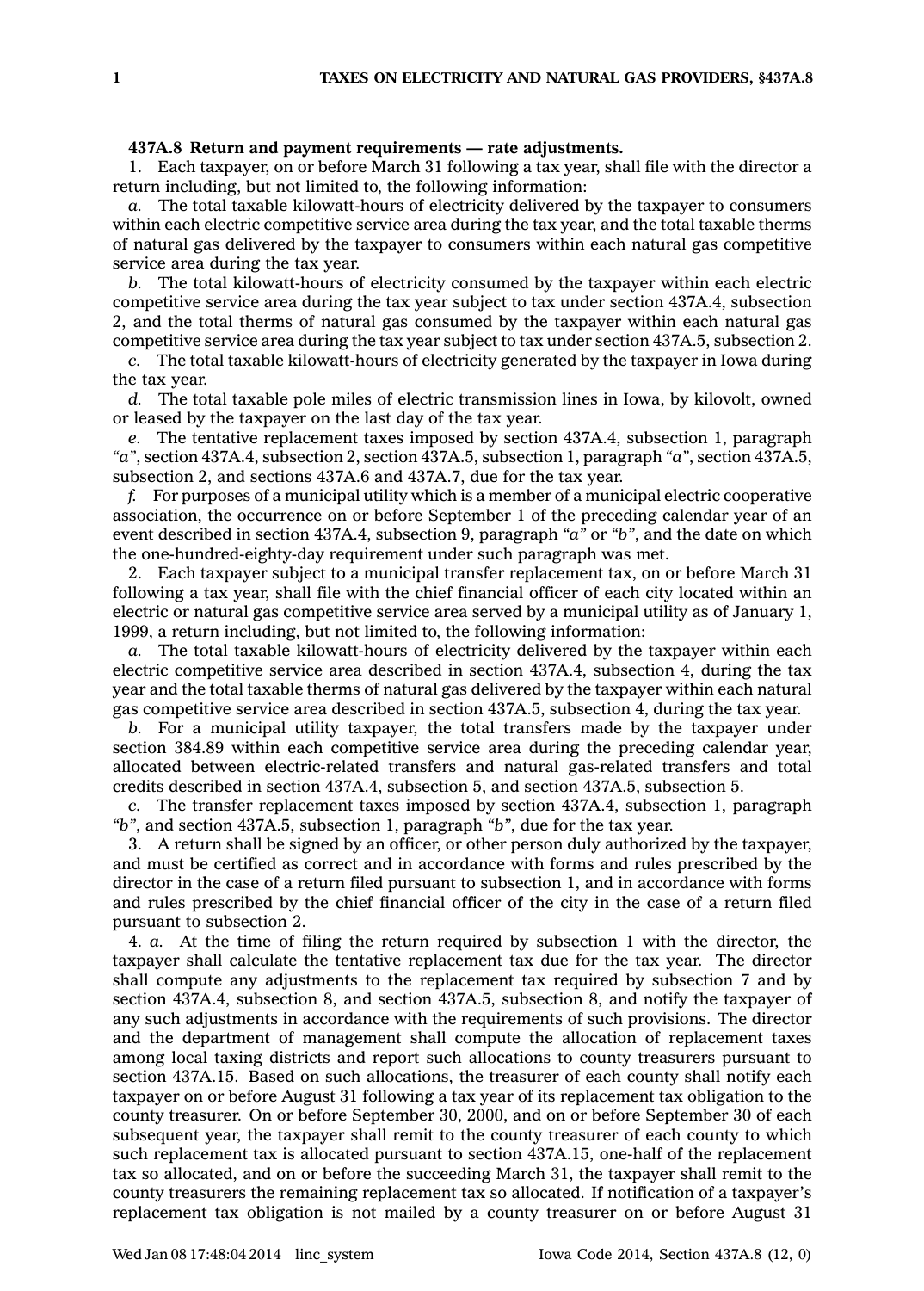following <sup>a</sup> tax year, such taxpayer shall have thirty days from the date the notification is mailed to remit one-half of the replacement tax otherwise required by this subsection to be remitted to such county treasurer on or before September 30. If <sup>a</sup> taxpayer fails to timely remit replacement taxes as provided in this subsection, the county treasurer of each affected county shall notify the director of such failure.

*b.* If <sup>a</sup> distribution electric cooperative member or <sup>a</sup> municipal utility purchasing member subject to section 437A.15, subsection 3, paragraph *"b"*, does not make timely payment of the correct amount of replacement tax to the generation and transmission electric cooperative, the generation and transmission electric cooperative shall notify the director in writing within ten days after September 10. The director shall then notify the generation and transmission electric cooperative in writing within five days after delivery of notice to the director of the paid amount to be remitted to the appropriate county treasurer and shall also notify the county treasurer. The generation and transmission electric cooperative shall remit the amount determined by the director to the appropriate county treasurer by September 30. If the generation and transmission electric cooperative timely notifies the director and timely remits to the county treasurer the amounts of replacement tax, as determined by the director, the generation and transmission electric cooperative shall not be liable for that unpaid replacement tax due from the distribution electric cooperative member or municipal utility purchasing member. The generation and transmission electric cooperative shall also not be liable for <sup>a</sup> special utility property tax levy, if any, and shall not be entitled to <sup>a</sup> tax credit, if any, attributable to the unpaid replacement tax. The county treasurer and the director shall enforce payment of the replacement tax against the appropriate distribution electric cooperative member or municipal utility purchasing member pursuant to sections 437A.9 through 437A.13. The county treasurer shall enforce payment of the special utility property tax levy, if any, against the appropriate distribution electric cooperative member or municipal utility purchasing member. For purposes of this paragraph:

(1) Written notice to the director must be either delivered to the director by electronic means, United States postal service, or <sup>a</sup> common carrier, by ordinary, certified, or registered mail directed to the attention of the director, be personally delivered to the director, or be served on the director by personal service during business hours. If the notice is mailed, <sup>a</sup> notice is considered delivered on the date of the postmark. If <sup>a</sup> postmark date is not present on the mailed article, the date of receipt of notice shall be considered the date of the mailing. A notice is considered delivered on the date personal service or personal delivery to the office of the director is made.

(2) Written notice to <sup>a</sup> generation and transmission electric cooperative must be delivered to the cooperative by electronic means, United States postal service, or <sup>a</sup> common carrier, by ordinary, certified, or registered mail, directed to the attention of the manager of the cooperative, be personally delivered to the manager of the cooperative, or be served on the manager of the cooperative by personal service during business hours. For the purpose of mailing, <sup>a</sup> notice is considered delivered on the date of the postmark. If <sup>a</sup> postmark date is not present on the mailed article, the date of receipt of notice shall be considered the date of the mailing. A notice is considered delivered on the date personal service or personal delivery to the office of the manager of the cooperative is made.

*c.* If <sup>a</sup> generation and transmission electric cooperative, after notice, does not timely pay the correct amount of replacement tax or special utility property tax levy attributable to the excess property tax liability to the appropriate county treasurer, after receiving the required payment from the distribution electric cooperative member or municipal utility purchasing member, such replacement tax shall be enforced solely against the generation and transmission electric cooperative under sections 437A.9 through 437A.13, and shall not be enforced against the paying distribution electric cooperative member or municipal utility purchasing member, and the special utility property tax levy shall be enforced solely against the generation and transmission electric cooperative.

*d.* Notwithstanding paragraph *"a"*, <sup>a</sup> taxpayer who owns or leases <sup>a</sup> new electric power generating plant and who has no other operating property in the state of Iowa except for operating property directly serving the new electric power generating plant as described in section 437A.16 shall pay the replacement generation tax associated with the allocation of